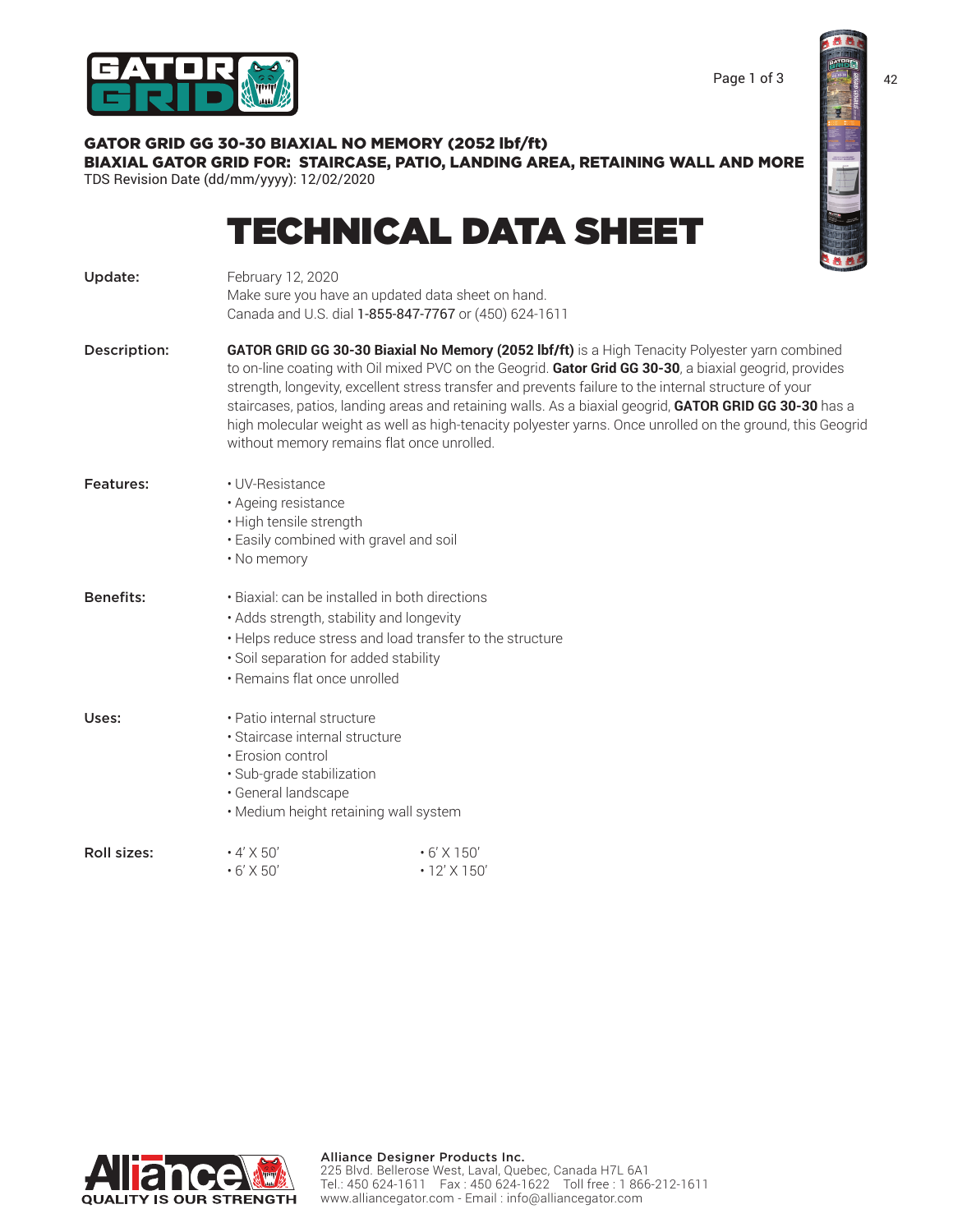# GATOR GRID GG 30-30 BIAXIAL NO MEMORY (2052 lbf/ft) BIAXIAL GATOR GRID FOR: STAIRCASE, PATIO, LANDING AREA, RETAINING WALL AND MORE

TDS Revision Date (dd/mm/yyyy): 12/02/2020



# Typical Properties:

| <b>Properties</b>              | Test method (ASTM) | <b>Units</b>        | <b>Results</b>                   |                                |
|--------------------------------|--------------------|---------------------|----------------------------------|--------------------------------|
|                                |                    |                     | <b>Machine Direction</b><br>(MD) | <b>Cross Direction</b><br>(CD) |
| Tensile Strength (at ultimate) | D6637              | Lbf/ft (KN/m)       | 2052 (30)                        | 2052 (30)                      |
| Elongation                     | D6637              | $\%$                | >15%                             | >15%                           |
| Tension at 2% Elongation       | D6637              | Lbf/ft (KN/m)       | 445(6.5)                         | 445(6.5)                       |
| Tension at 5% Elongation       | D6637              | Lbf/ft (KN/m)       | 752 (11)                         | 752 (11)                       |
| <b>UV Resistance</b>           | D4355              | % strength retained |                                  | 70                             |
| Aperture size                  |                    | (mm)                | 27 X 37                          |                                |

| Reduction Factors & Long-Term Design Strength (LTDS) |                         |       |  |  |
|------------------------------------------------------|-------------------------|-------|--|--|
| <b>RFCR</b>                                          | 120 yrs life, 40°C temp | 1.52  |  |  |
| <b>RFD</b>                                           | $pH = 4$ to 9           |       |  |  |
| <b>RFDI</b>                                          | Sand/Silt/Clay          |       |  |  |
|                                                      | <38 mm Gravel           | 1.15  |  |  |
| LTDS (Sand/Silt/Clay); $pH = 4-9$                    |                         | 16.31 |  |  |
| LTDS (Gravel<38 mm); pH=4-9                          |                         | 15.6  |  |  |

# Application instructions:

Method of application of GATOR GRID GG 30-30 Biaxial NO Memory (2052 lbf/ft) soil stabilization for added stability:



**This drawing is issued for information only. Do not use for construction. Do not measure from this drawing.**



#### Alliance Designer Products Inc.

225 Blvd. Bellerose West, Laval, Quebec, Canada H7L 6A1 Tel.: 450 624-1611 Fax : 450 624-1622 Toll free : 1 866-212-1611 www.alliancegator.com - Email : info@alliancegator.com